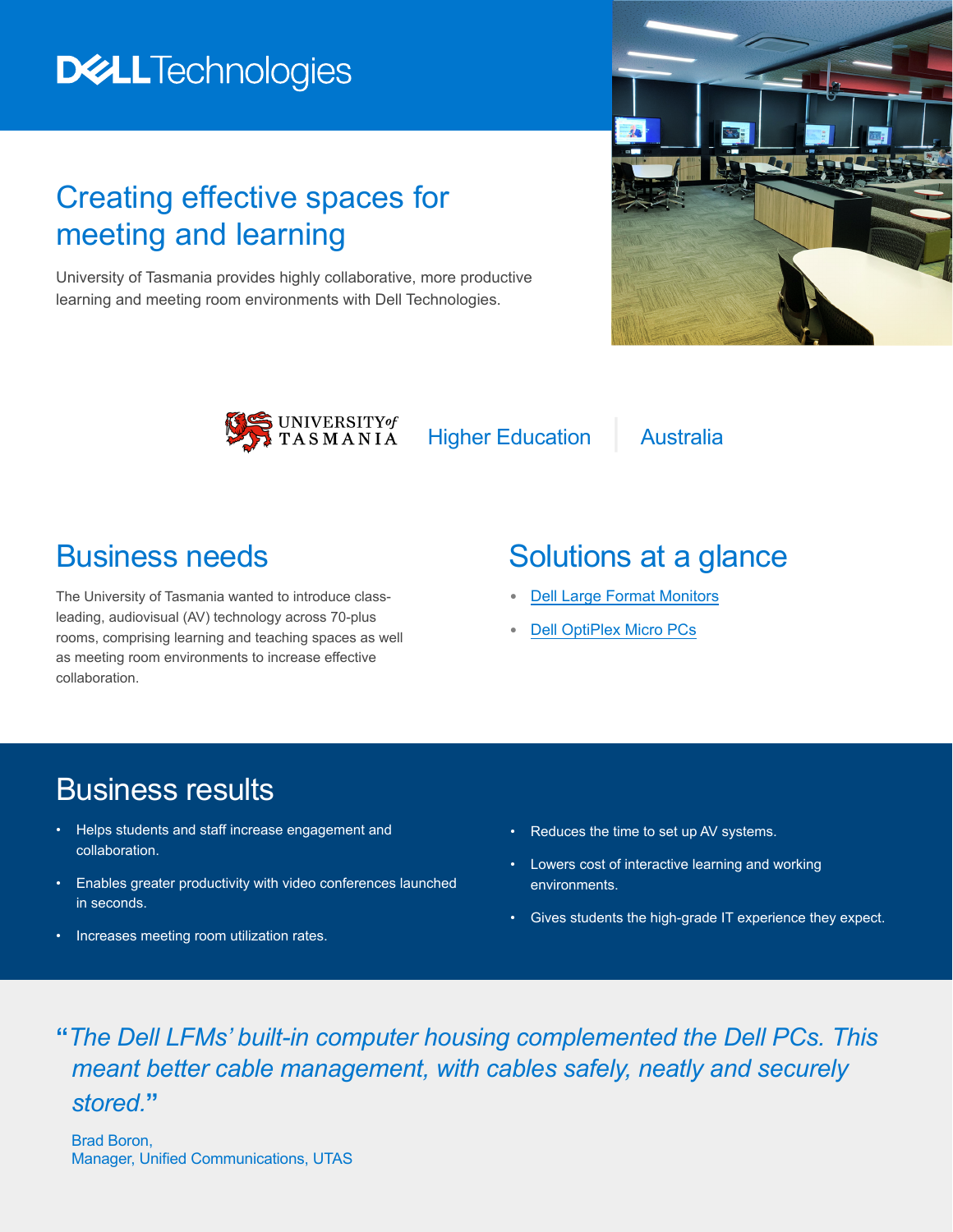The University of Tasmania (UTAS) is one of Australia's leading higher education institutions. It is ranked in the top 2 percent of universities worldwide and serves a student body of approximately 29,000.

#### A vision of greater collaboration

UTAS wanted to create a collaborative environment that keeps students and teaching staff engaged, and enable administrative staff to communicate effectively. The university looked to create interactive audiovisual (AV) solutions across the 70-plus rooms in learning environments tailored to group working. Brad Boron, manager of Unified Communications at UTAS, says, "The technology inside our meeting rooms was non-standard because each department chose its own AV solution." The complexity of connecting devices to screens, for example, meant it could take 7–10 minutes to launch into a meeting, reducing productivity.

#### A solution for multiple space sizes

UTAS sought to standardize the AV technology for learning and meeting room environments. The university assessed solutions that could meet its varied needs from multiple vendors including Dell Technologies, which had been providing UTAS with largeformat monitors (LFMs) as well as PCs for years. Richard Quinn, team leader of unified communications at UTAS, says, "During testing, feedback was particularly good on the touch features built into the latest interactive Dell LFMs. UTAS saw that the LFMs could meet the needs of both meeting rooms and learning environments." Furthermore, the environments already contained Dell OptiPlex Micro PCs. Says Brad, "The Dell LFMs' built-in computer housing complemented the Dell PCs. This meant better cable management, with cables safely, neatly and securely stored."

Dell LFMs' touchscreen functionality connects easily to Logitech, Polycom, and Crestron systems, as well as Dell OptiPlex PCs, to successfully deliver conferences through Zoom or Microsoft Teams. The range of standard and interactive LFMs also allows the university to cater to standard classrooms, as well as largescale, "café style" interactive collaborative spaces with many student Pods. In the case of its meeting rooms, the LFMs can cater to different room sizes: from huddle spaces for 1–6 people to large meeting rooms accommodating more than 12 people.

**"***The touchscreen capabilities of our Dell LFMs working with Zoom would allow teachers to mark up and annotate students work in real time, regardless of where the students are based.***"**

Brad Boron, Manager, Unified Communications, UTAS